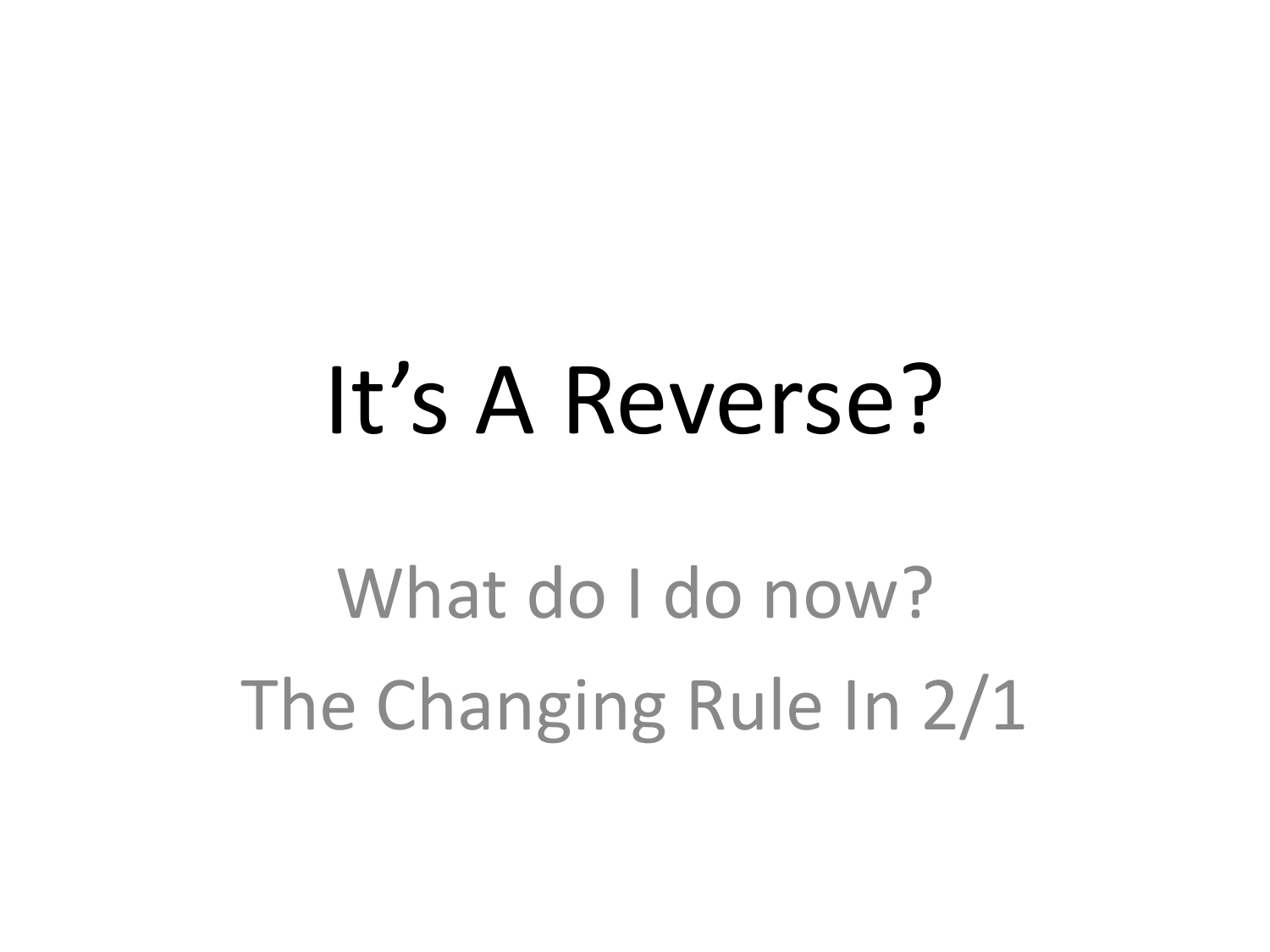### The Difference Between 2/1 and S.A.

North East South West

1 ♥ pass 2 ♣ pass

 $2 \triangle$  pass

- In Standard American, this is a reverse and shows extra values.
- In 2/1 this is not played as a reverse and does not necessarily show extra values.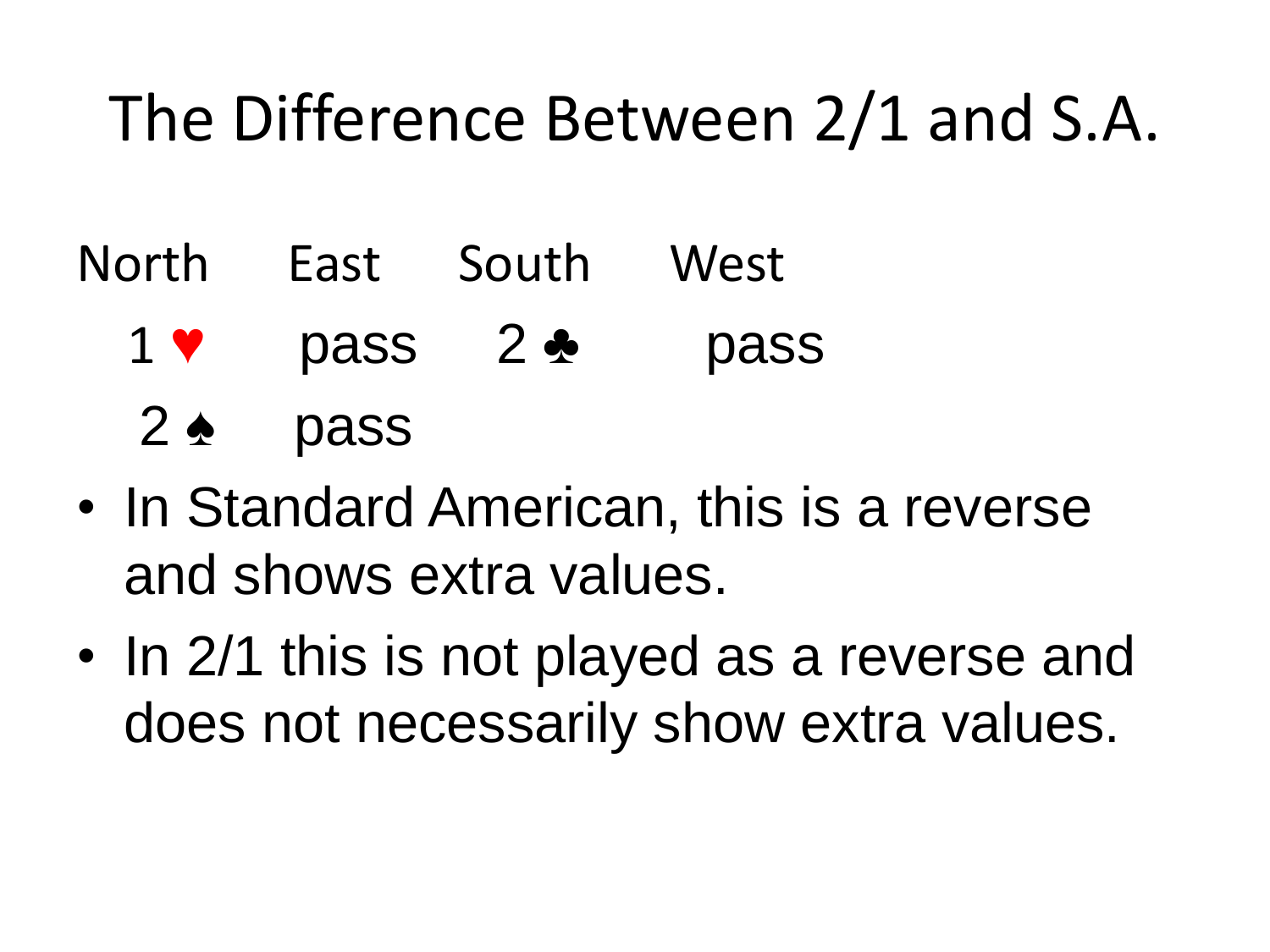# Rules for Reversing in 2/1

- You open the bidding with 1 of a suit. Partner responds at the 1 level.
- You have an unbalanced hand, making no trump unattractive.
- You cannot support partner's suit.
- You have a second suit of higher rank than your opening suit. (shorter than your first suit)
- Your hand has 17+ points.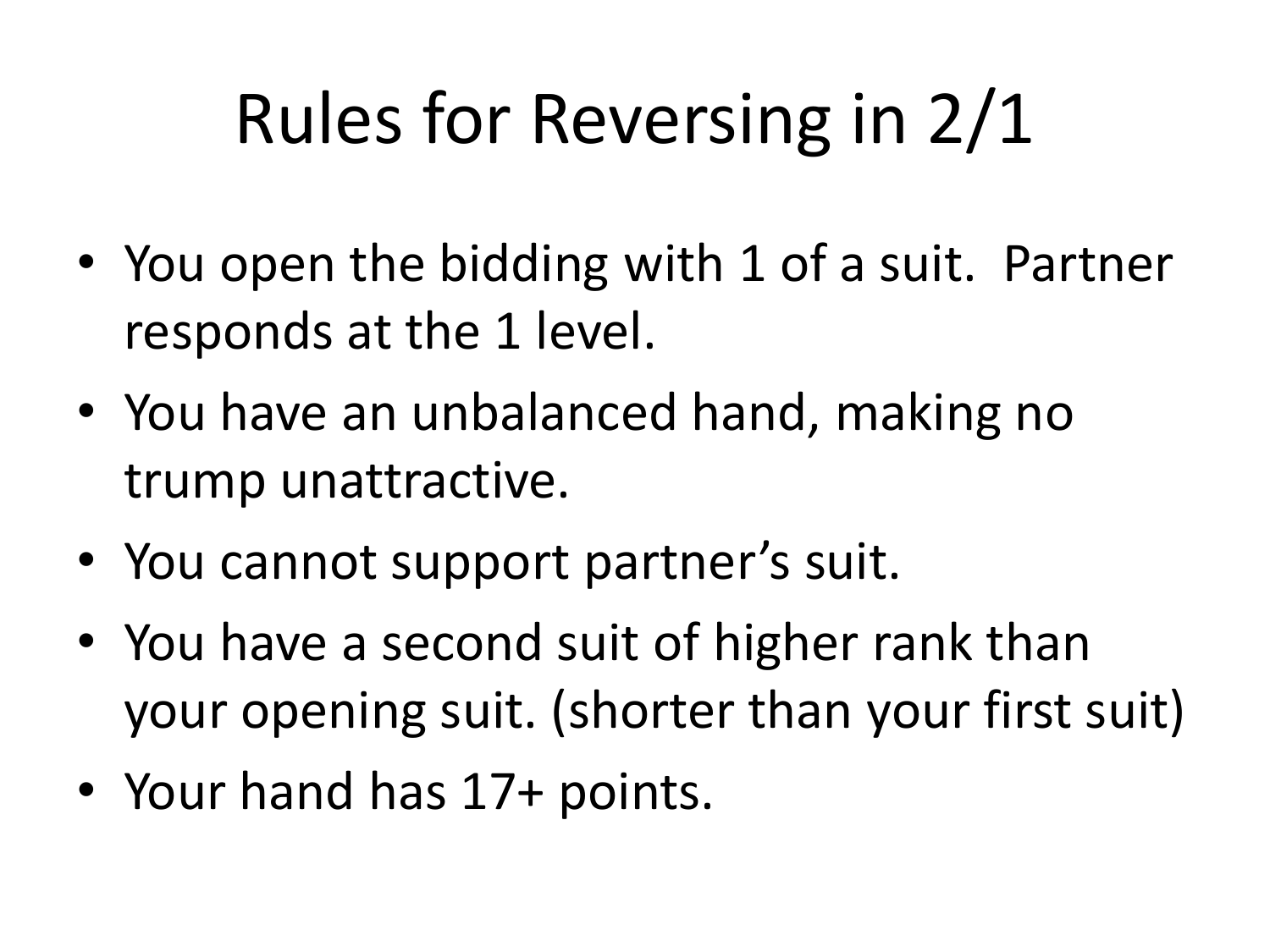$\triangle 4$ ♥ A J 9 7  $\triangle$  105 ♣ A K 8 7 4 3

North East South West 1 ♣ pass 1 ♠ pass ??

No. Not strong enough. Bid 2 ♣.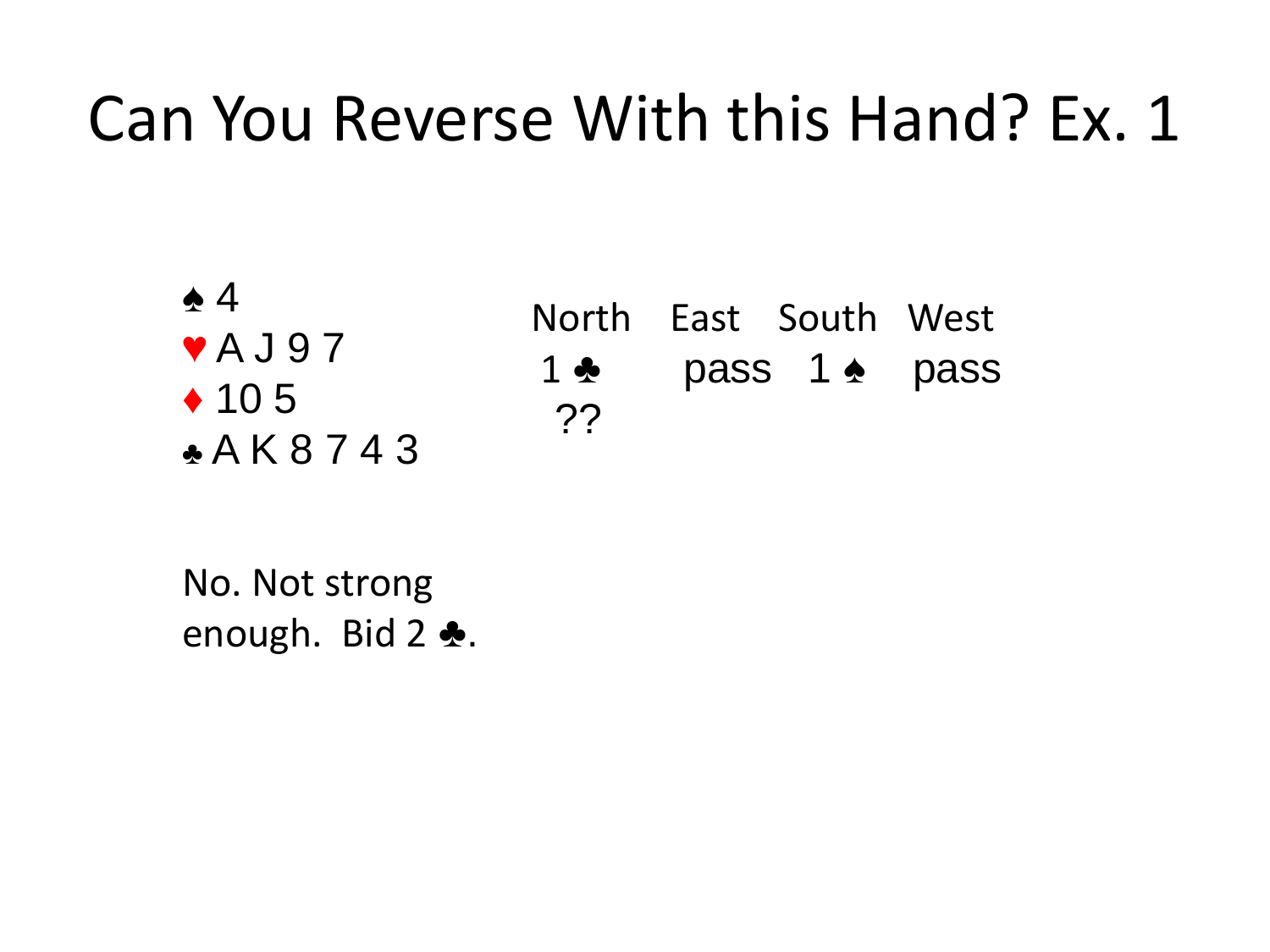♠ J 4 ♥ K Q 9 6  $A K 8 7 4$ ♣ 4 3

North East South West  $1 \leftarrow$  pass 1  $\leftarrow$  pass ??

No. Hand is too weak. Best bid 2 ♦. Some might try 1 nt.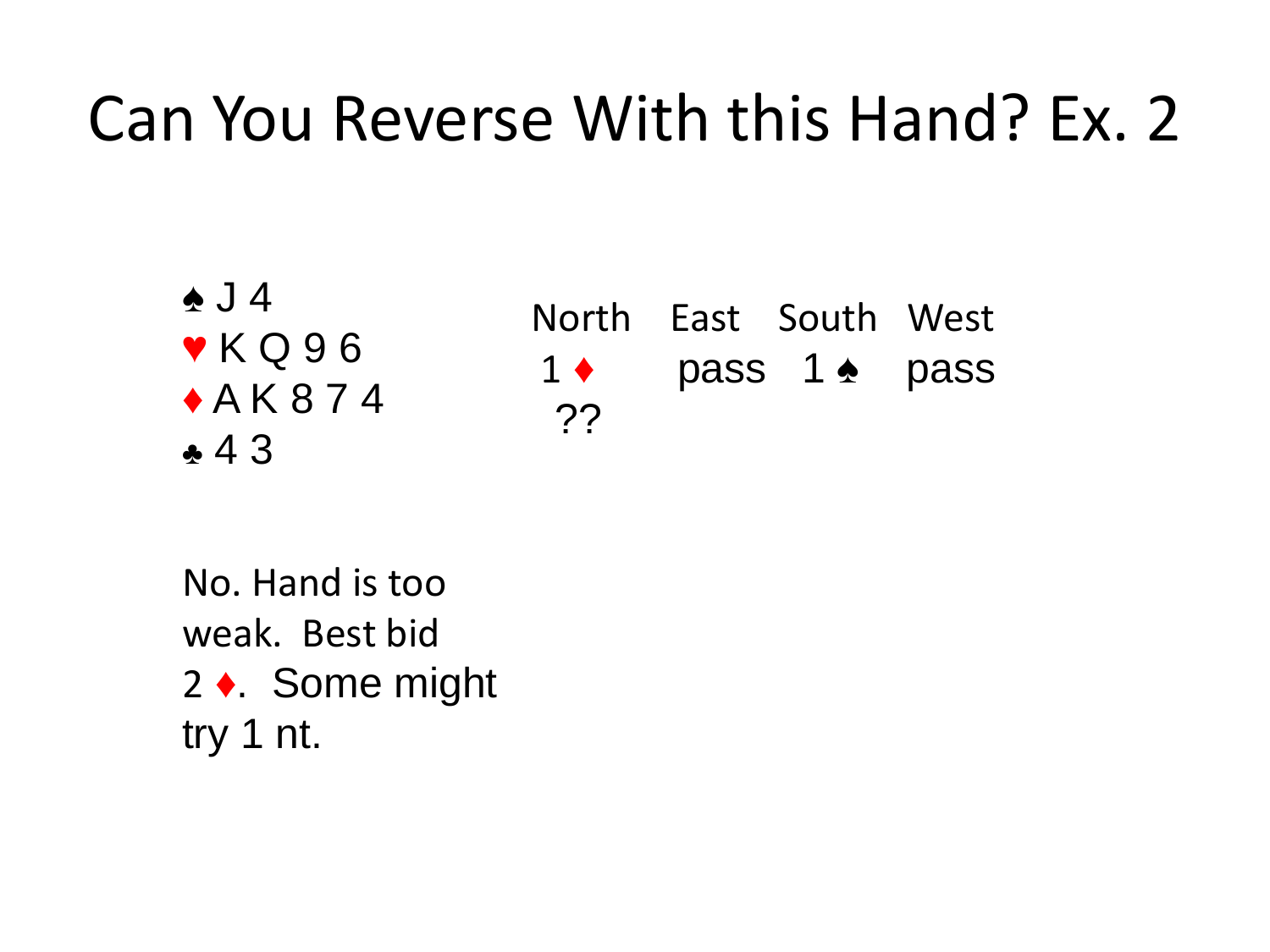$\triangle 4$ ♥ A J 9 6  $A K Q 87$ ♣ J 4 3

North East South West  $1 \leftarrow$  pass 1  $\leftarrow$  pass ??

Yes. Meets all the requirements. Bid 2 ♥.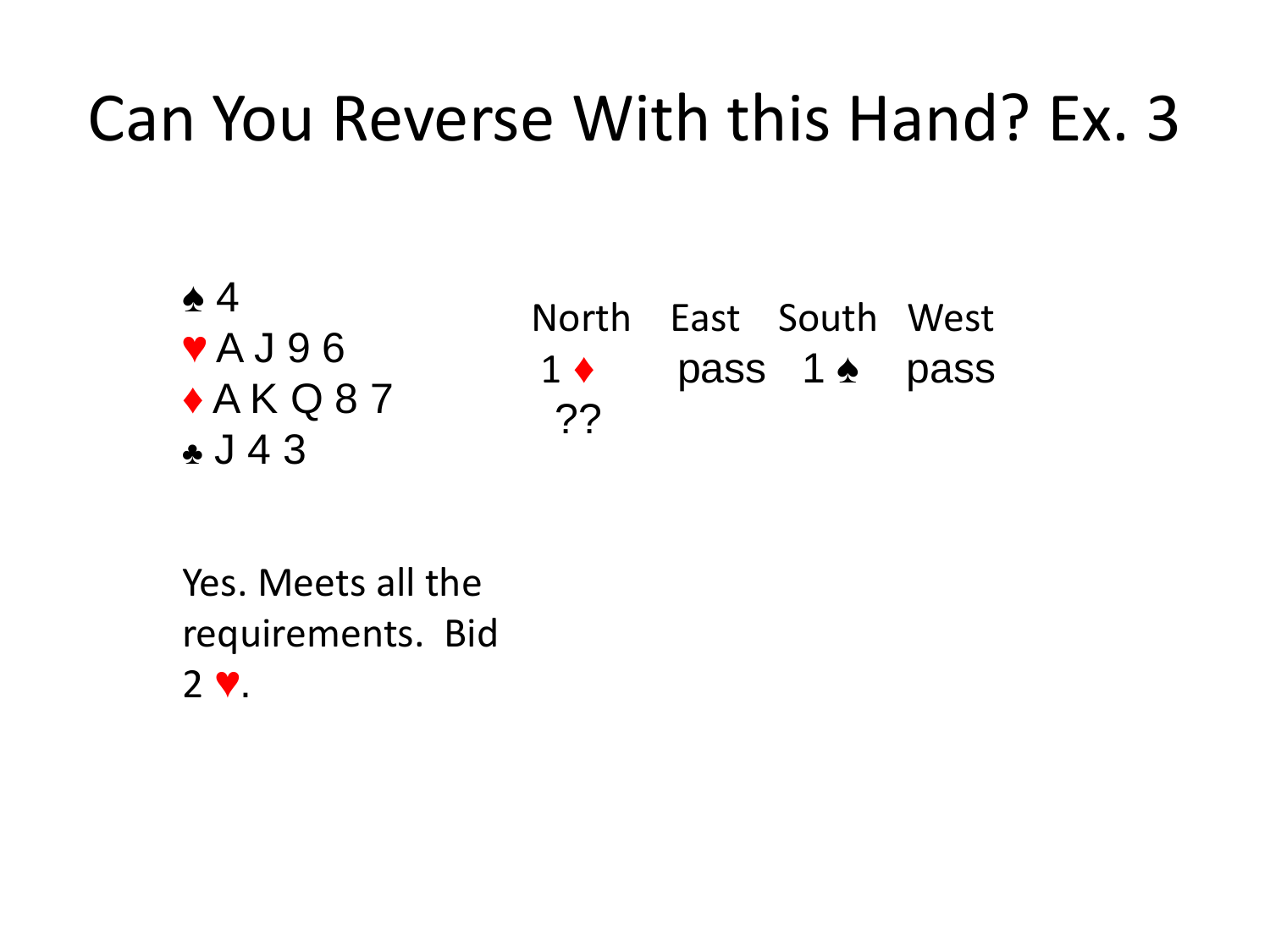$\triangle$  A J 4  $\blacktriangledown$  A K 96 ♦ A J 10 8 7  $\bullet$  3

North East South West  $1 \leftarrow$  pass 1  $\leftarrow$  pass ??

Yes, good enough for a reverse, but don't forget to show spade support after partner bids. Bid 2 ♥.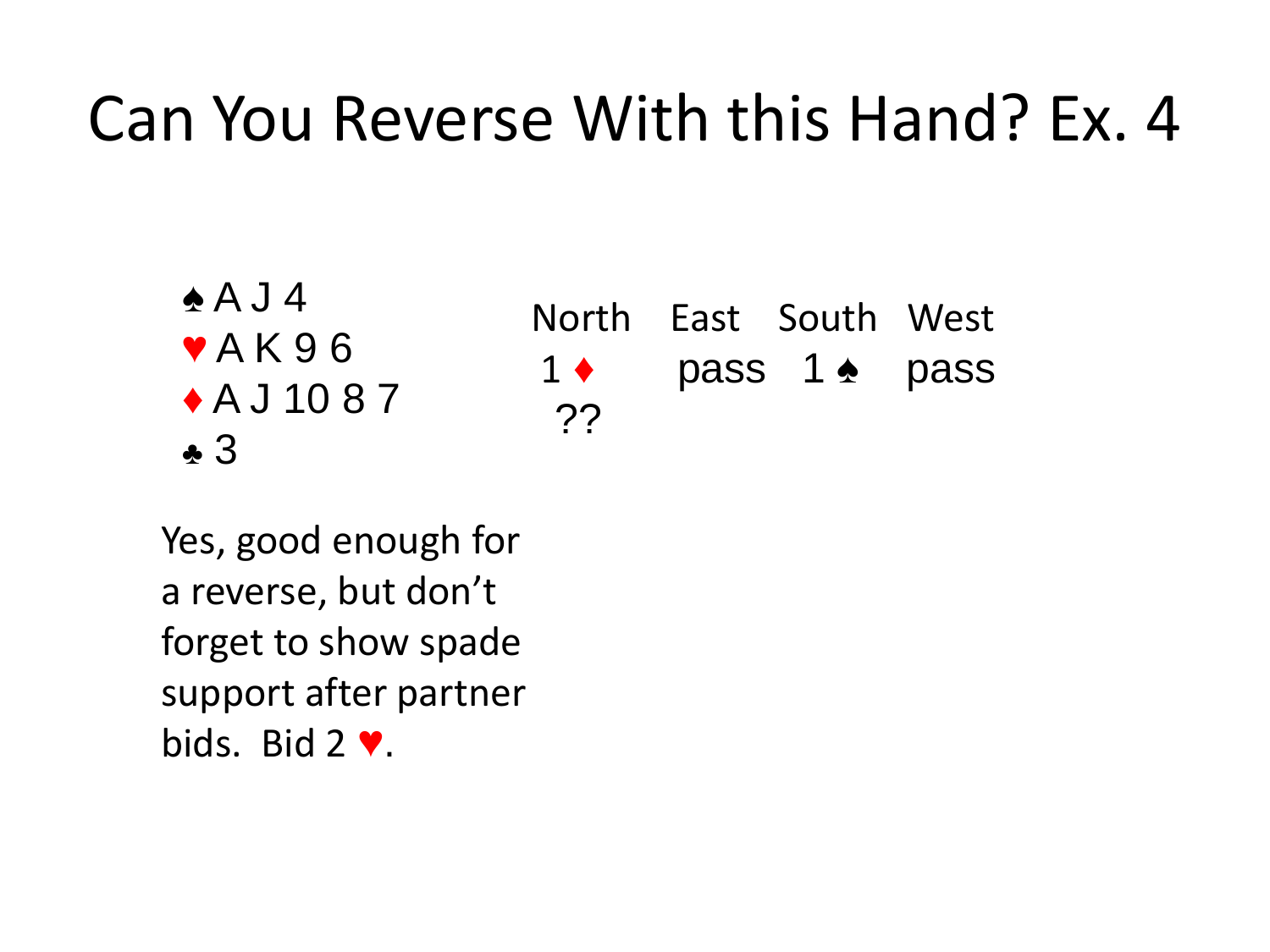- $\clubsuit$  54  $\blacktriangledown$  A K 9 6
	-
- $\bullet$  7
- ♣ A K J 10 8 3
- North East South West 1  $\bullet$  pass 1  $\bullet$  pass ??
- Yes. If you simply count points (15), the hand is not strong enough for a reverse.
- Stacked points and 6-4 distribution make it worth a reverse. Bid 2 ♥.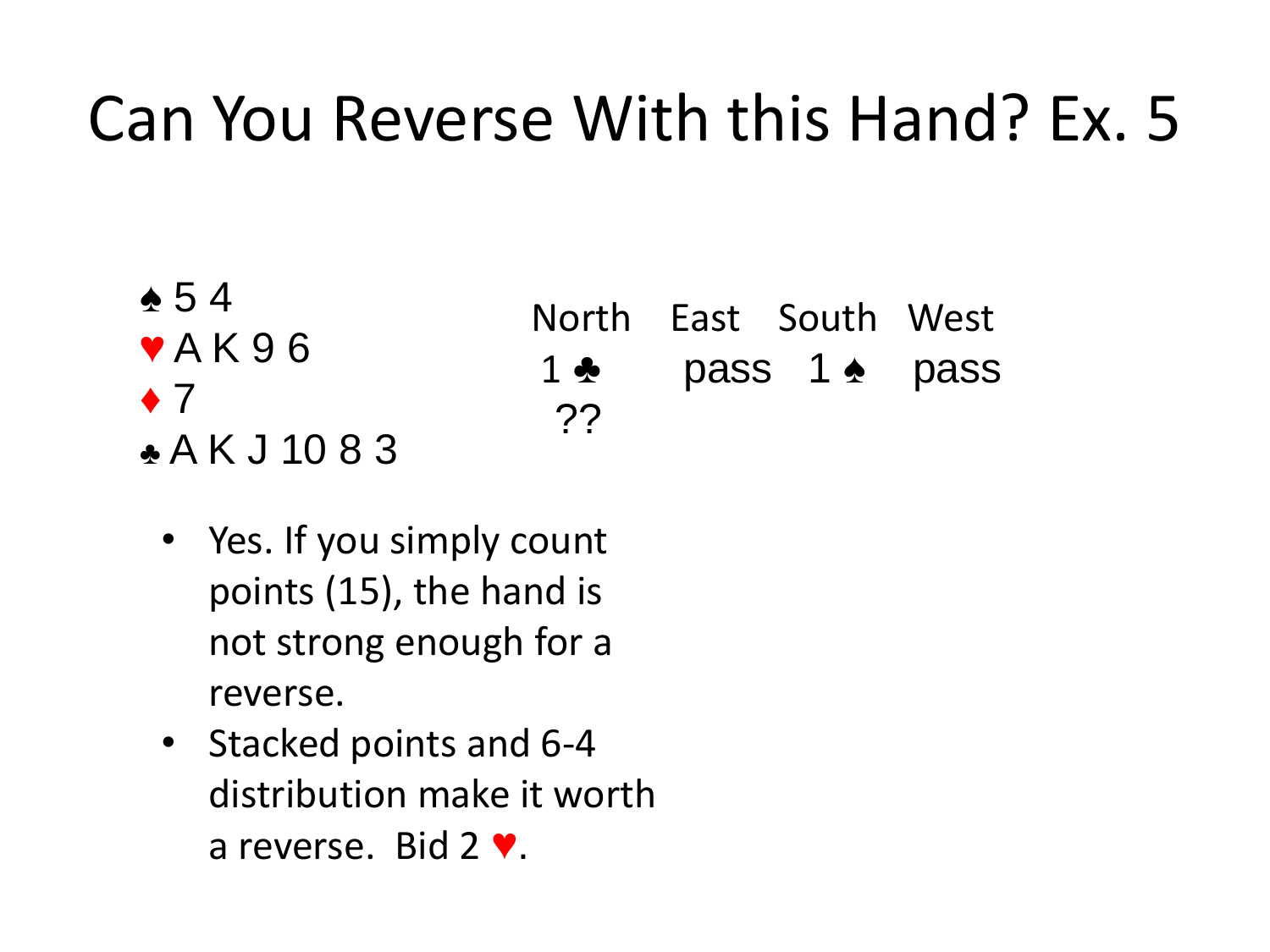♠ 10 9 ♥ A J 10 6  $\triangle$  7 4 2  $A$  A K J 7

North East South West 1 ♣ pass 1 ♠ pass ??

- No, not strong enough.
- Don't even think of bidding 2 ♥.
- 1 nt is the right bid.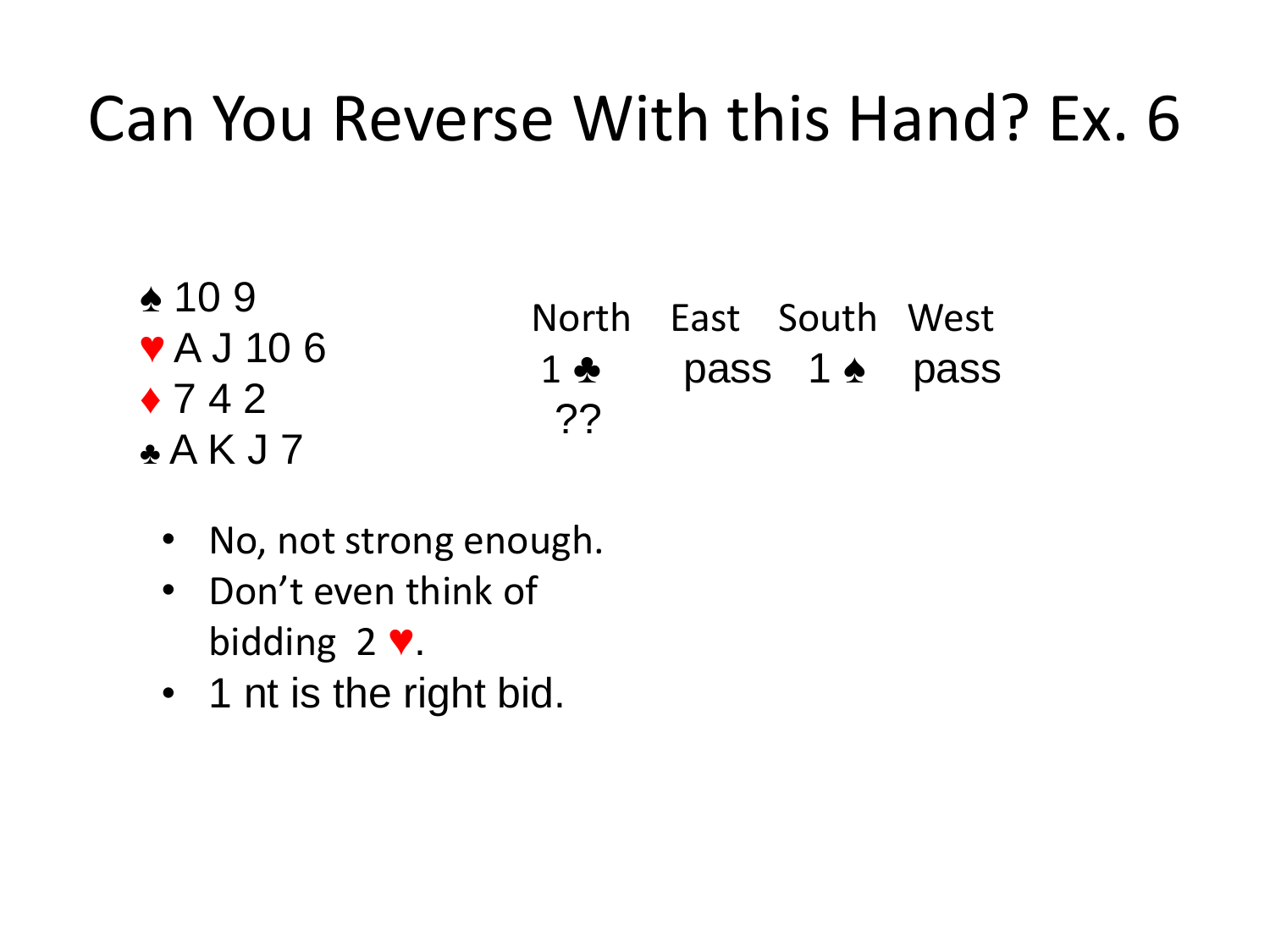# Responding to a Reverse

- A reverse is forcing on the responder for one round of bidding.
	- When openers reverse, they have a strong hand (17+ points).
	- So if you have 8 or more, your side is in the game range.
	- Partner might bid game even if you make a weak response.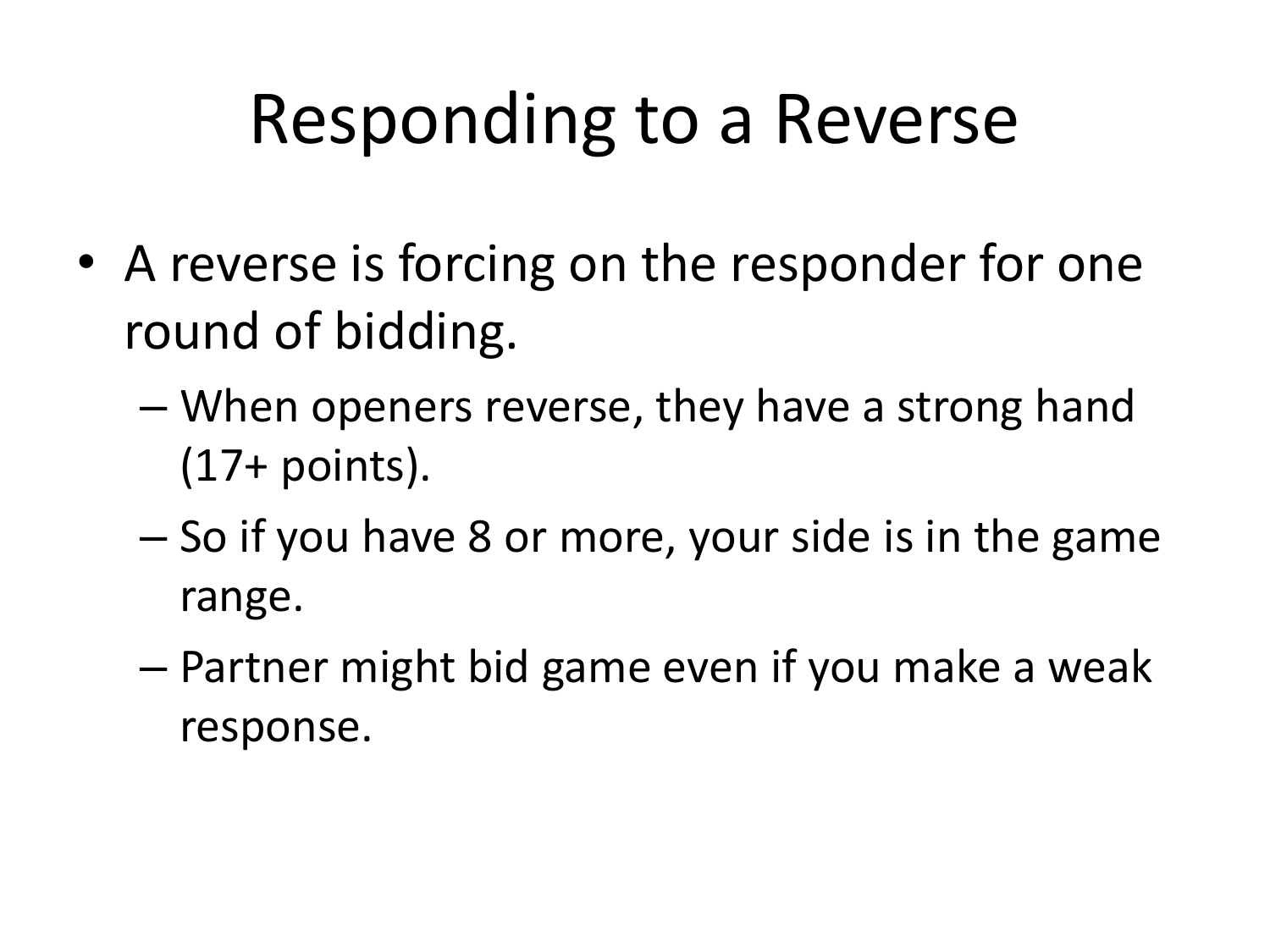# Weak Response – Strong Response

- Different bridge experts teach different guidelines. Here are the ones I like to use.
- These guidelines have changed just a little from the last time I talked about reverses, because I have been reading more on the topic.
- Weak responses: 6 to a bad 8 points.
- Strong responses: a good 8 or more points.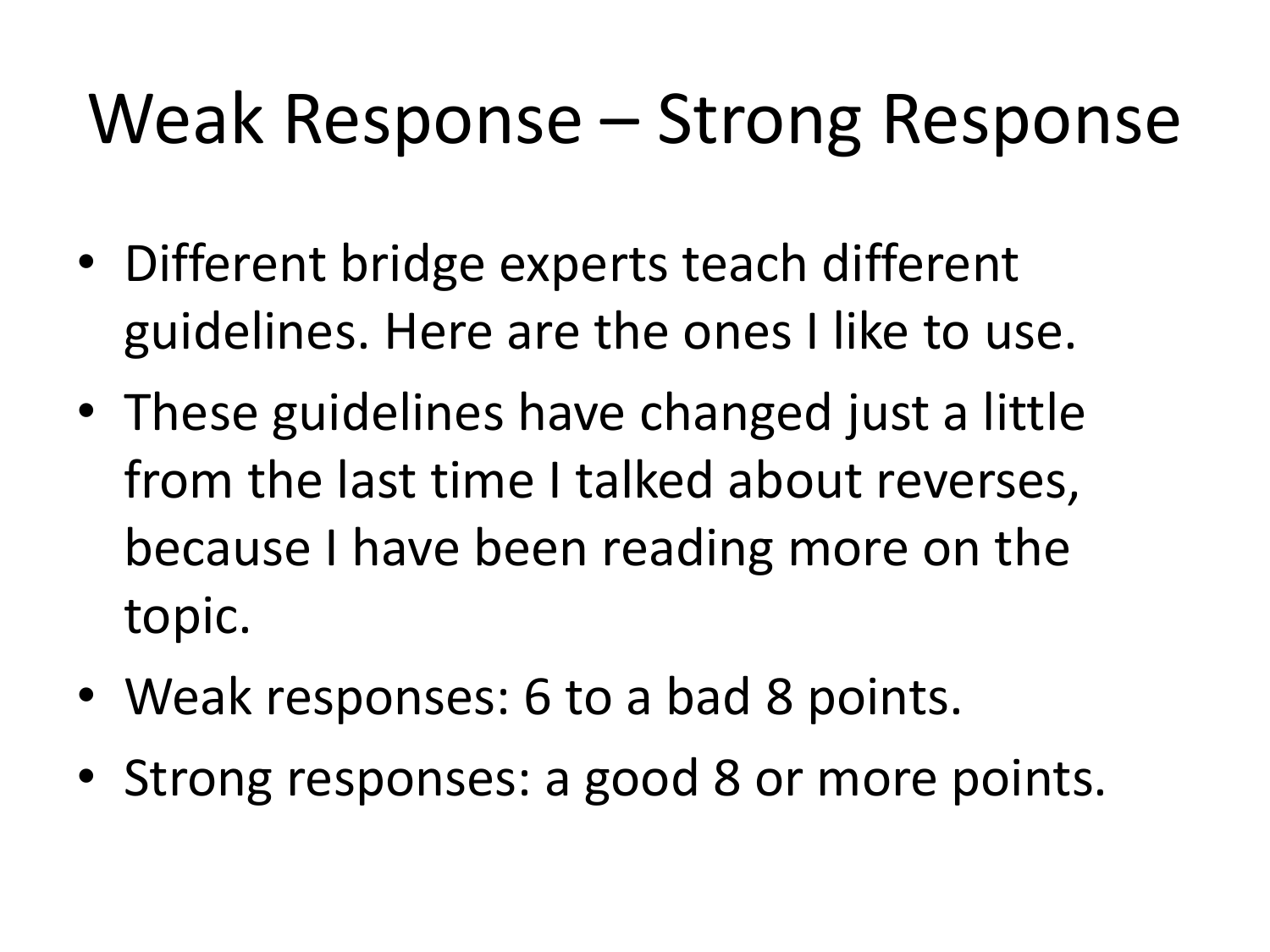# Weak Response – Bid 2 nt. Ex. 7

♠ K10 6 3 ♥ K 9 6  $\div$  7 4 2 ♣ 7 5 3

- North East South West 1  $\bullet$  pass 1  $\bullet$  pass  $2 \leftarrow$  pass ??
- Bid 2 nt. Considered the weakest bid you can make.
- Usually shows a stopper in the unbid suit, but not always.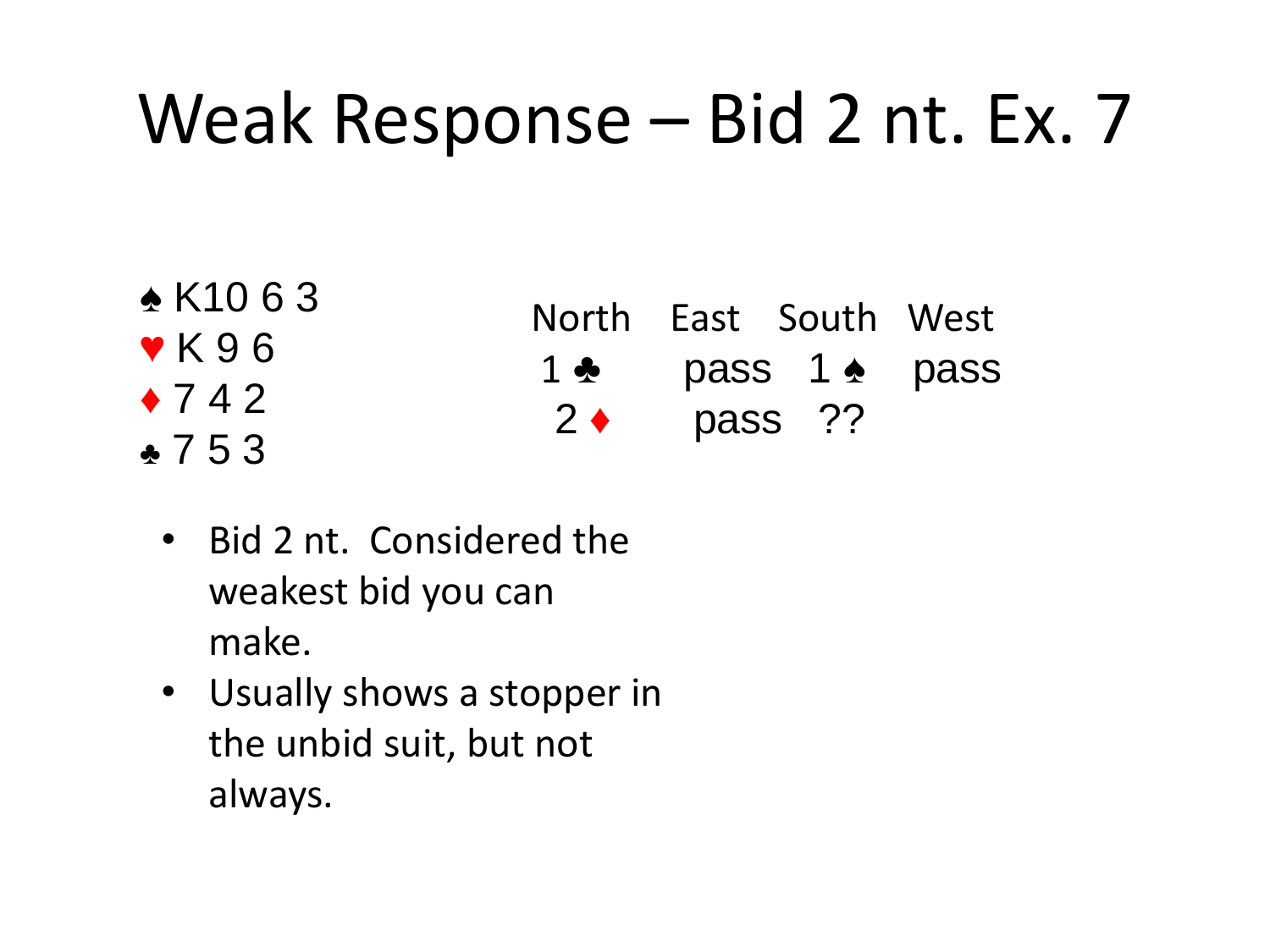# Weak Response – Bid 2 nt. Ex. 8

♠ Q 7 6 3 2 ♥ 9 6 3  $\triangle$  A 2 ♣ 7 5 3

- North East South West 1  $\bullet$  pass 1  $\bullet$  pass  $2 \leftarrow$  pass ??
- Bid 2 nt. Considered the weakest bid you can make
- Not the ideal bid, but might be best with this hand.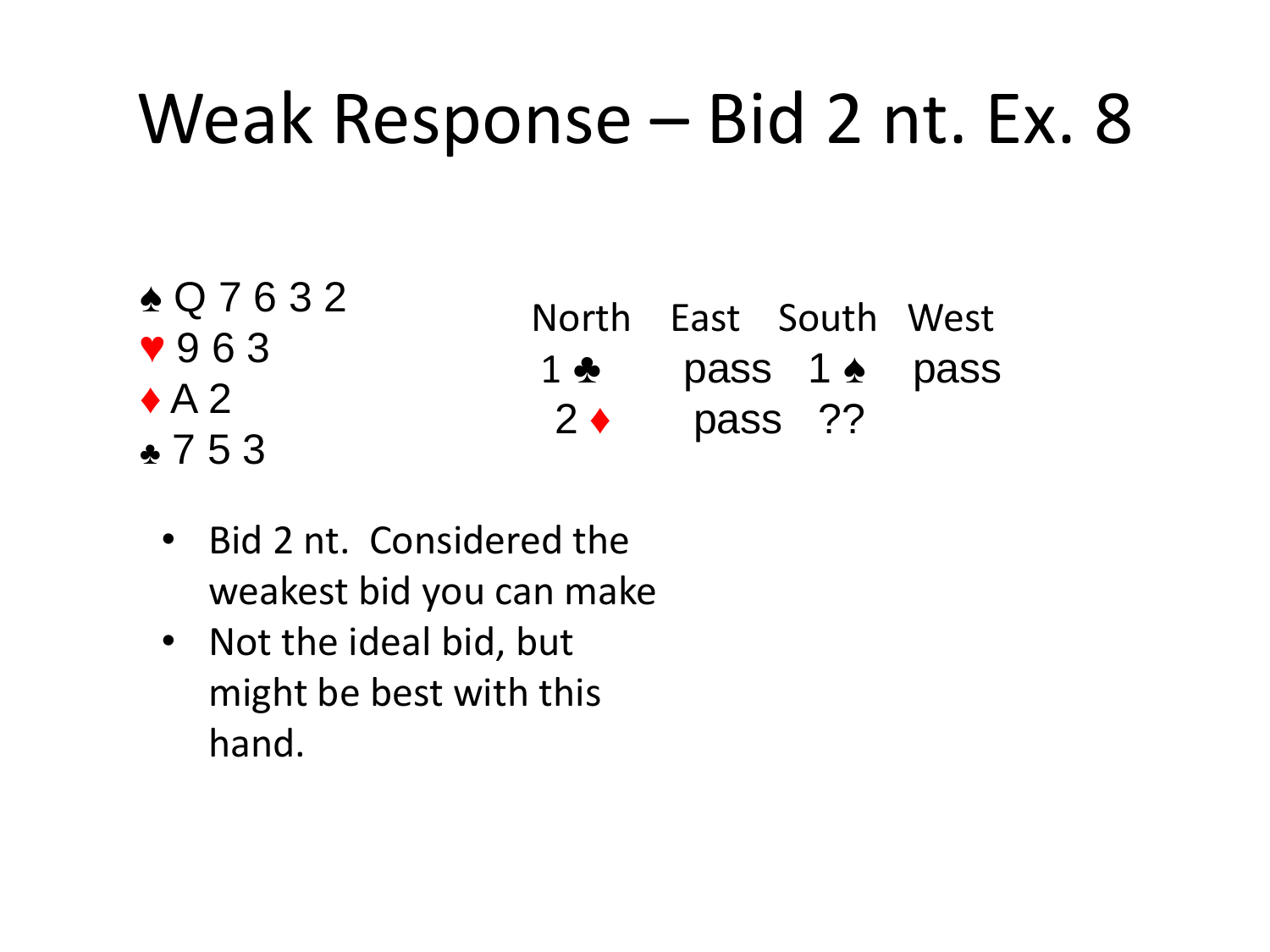# Weak Response – Support Partner's First Suit. Ex. 9

♠ K 7 6 4 3 ♥ 9 6 3  $\div$  2 ♣ K 7 5 3

- North East South West 1  $\bullet$  pass 1  $\bullet$  pass  $2 \cdot \text{pass}$  ??
- Bid 3 ♣. Weak bid.
- Not forcing, but partner might go on.
- Preferable to bidding no trump with a singleton in the unbid suit.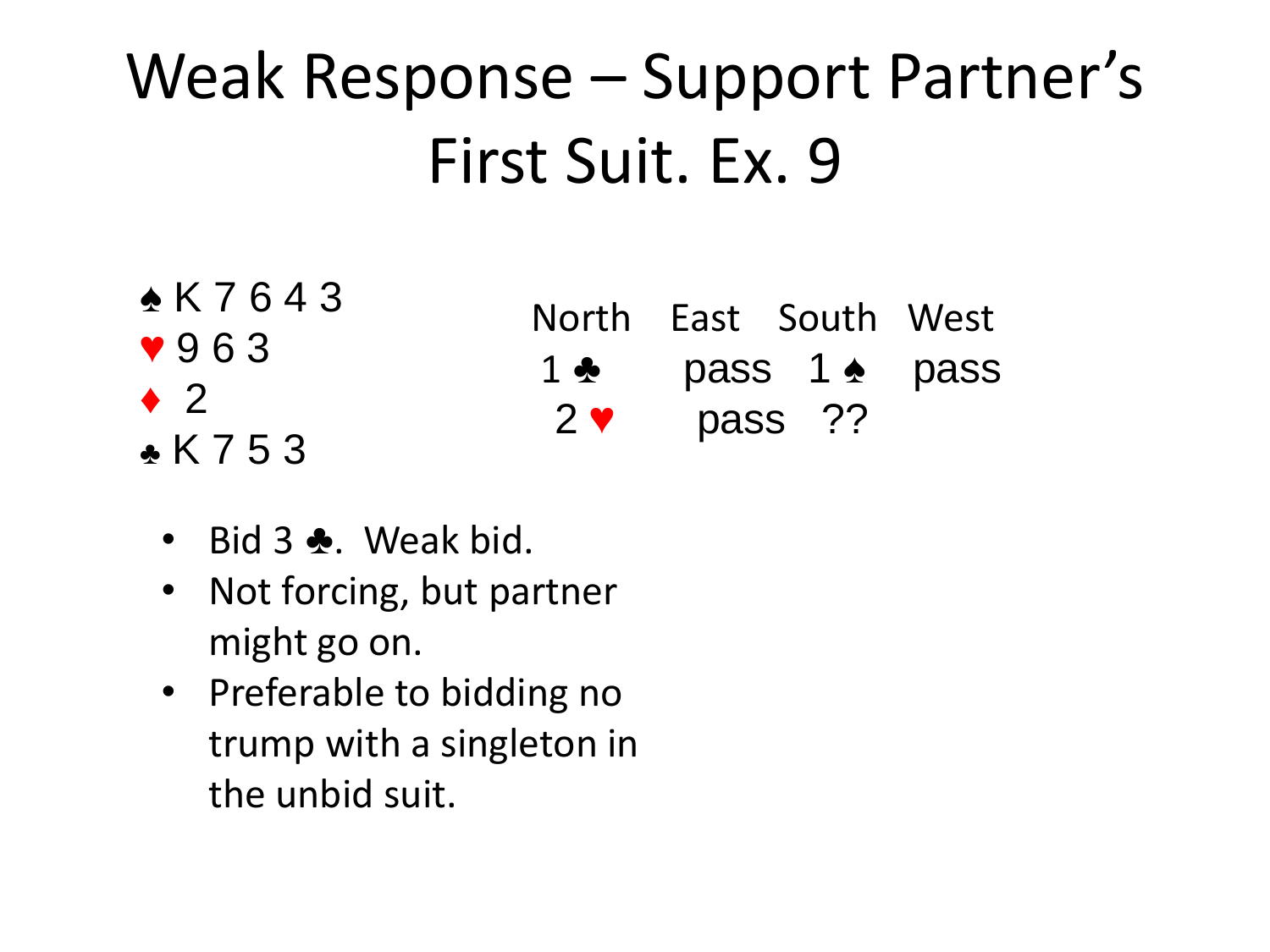# Weak Response – Rebid Your Own Suit. Ex. 10

- $\triangle$  A K 6 4 3 ♥ 9 6 3
- $\div$  72 ♣ 7 5 3
- North East South West 1  $\bullet$  pass 1  $\bullet$  pass  $2 \cdot \text{pass}$  ??
- Bid 2♠. Weak bid.
- Not forcing,
- You can rebid a strong 5-card suit.
- But this is a weak bid and encourages partner to pass with a doubleton.
- Take a club out and make it a sixth spade and 2♠ would be automatic.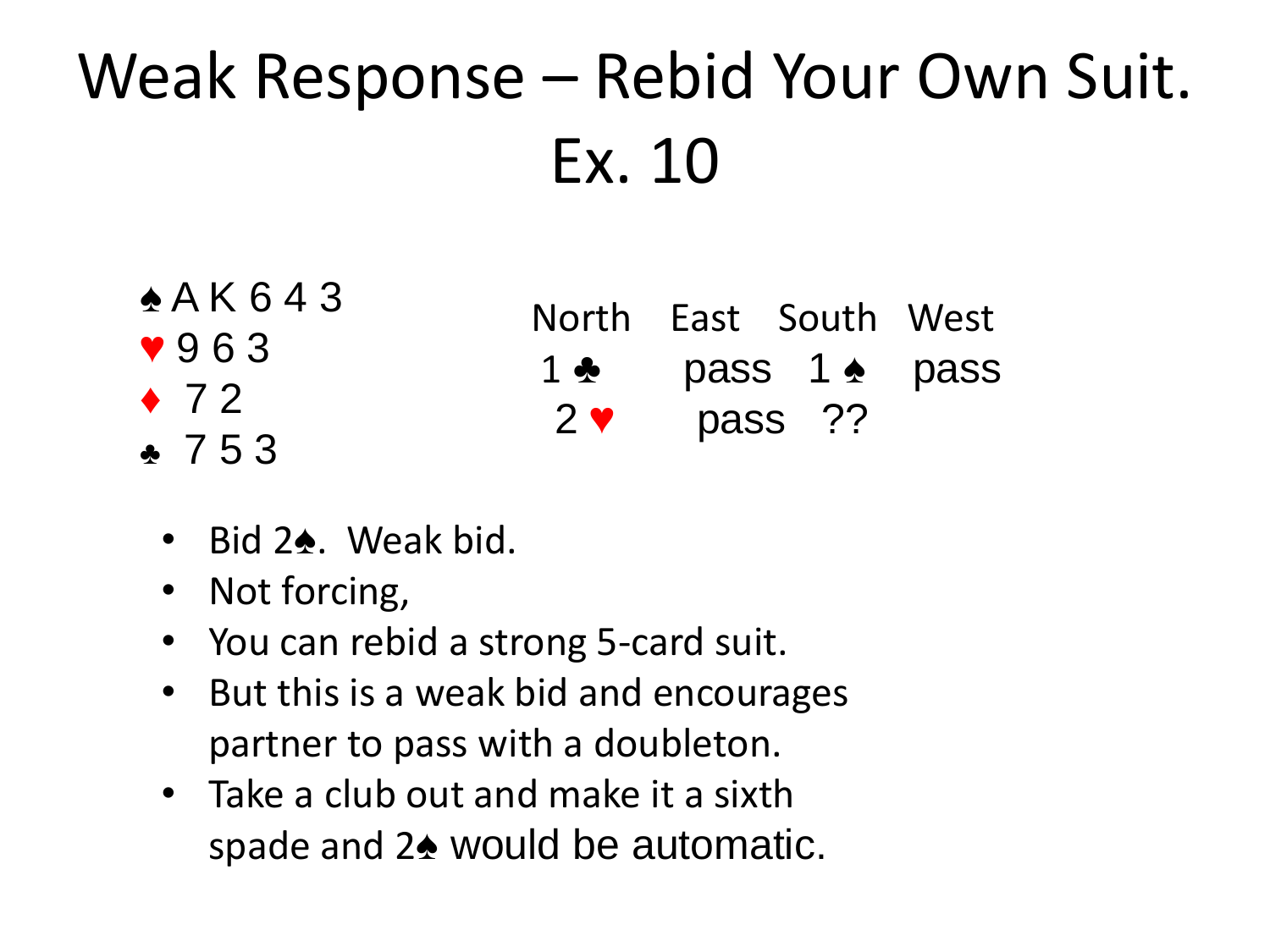# Strong Response – Bid 3nt Ex. 11

| $*$ A643                 |             | North East South West |         |               |
|--------------------------|-------------|-----------------------|---------|---------------|
| $\blacktriangledown$ 963 | $1 \bullet$ |                       |         | pass 1 • pass |
| $\triangle$ A92          | $2 \vee$    |                       | pass ?? |               |
| $\bullet$ Q53            |             |                       |         |               |

- Bid 3 nt. Good 8 or 9+ points
- Shows a stopper in the unbid suit.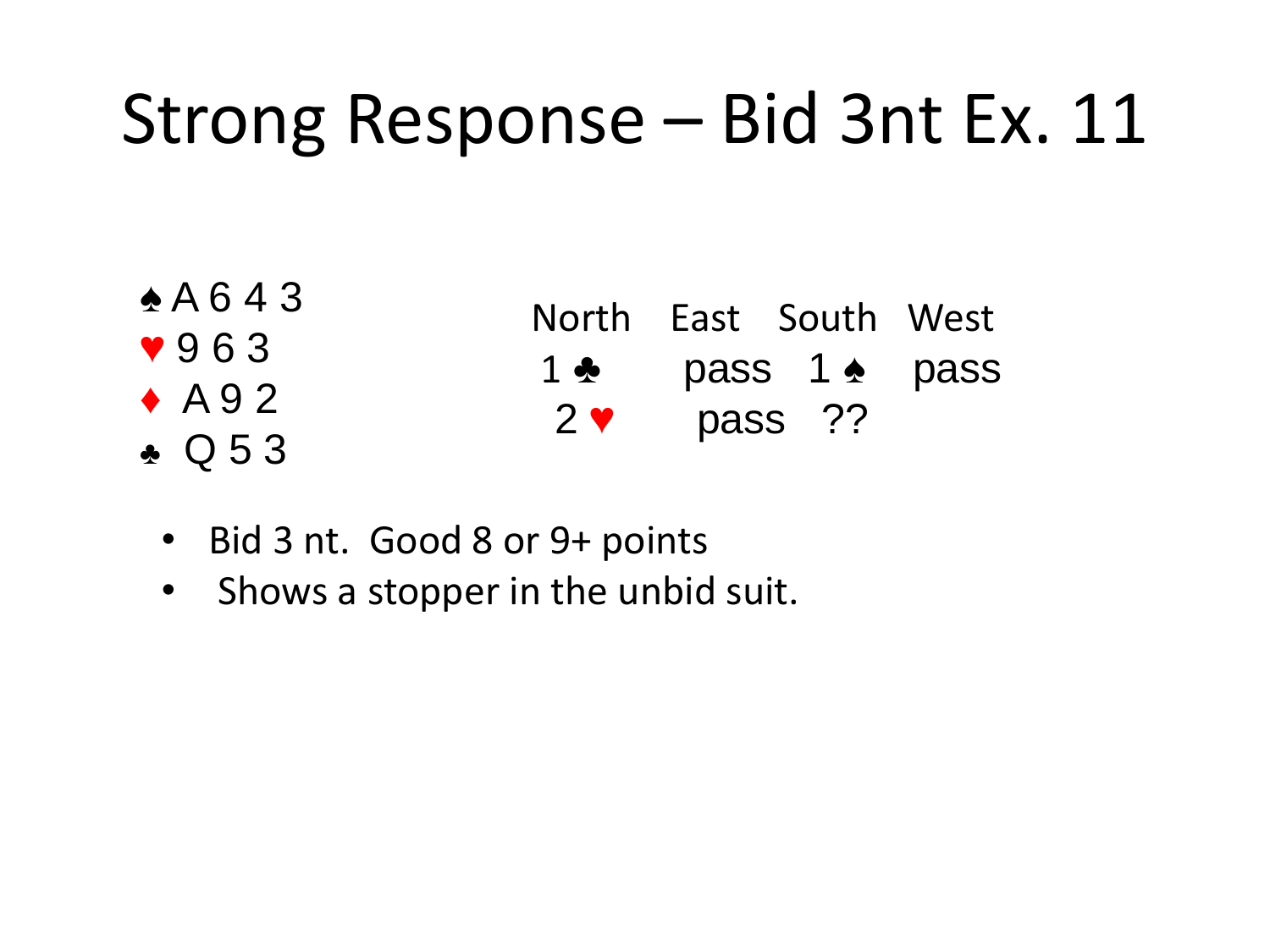# Strong Response – Jump-Bid Partner's Second Suit Ex. 12

| $*$ A 10 6 4 3                   | North East South West    |         |                             |
|----------------------------------|--------------------------|---------|-----------------------------|
| $\blacktriangledown$ K J 9 3     | $1 \bullet$              |         | pass $1 \triangleleft$ pass |
| $\bullet$ 2<br>$\triangle$ Q 5 3 | $2$ $\blacktriangledown$ | pass ?? |                             |
|                                  |                          |         |                             |

- Bid 4 ♥. With 10 points your side is clearly in the game range.
- Even if you had just 8 or 9, 3♥ would be invitational.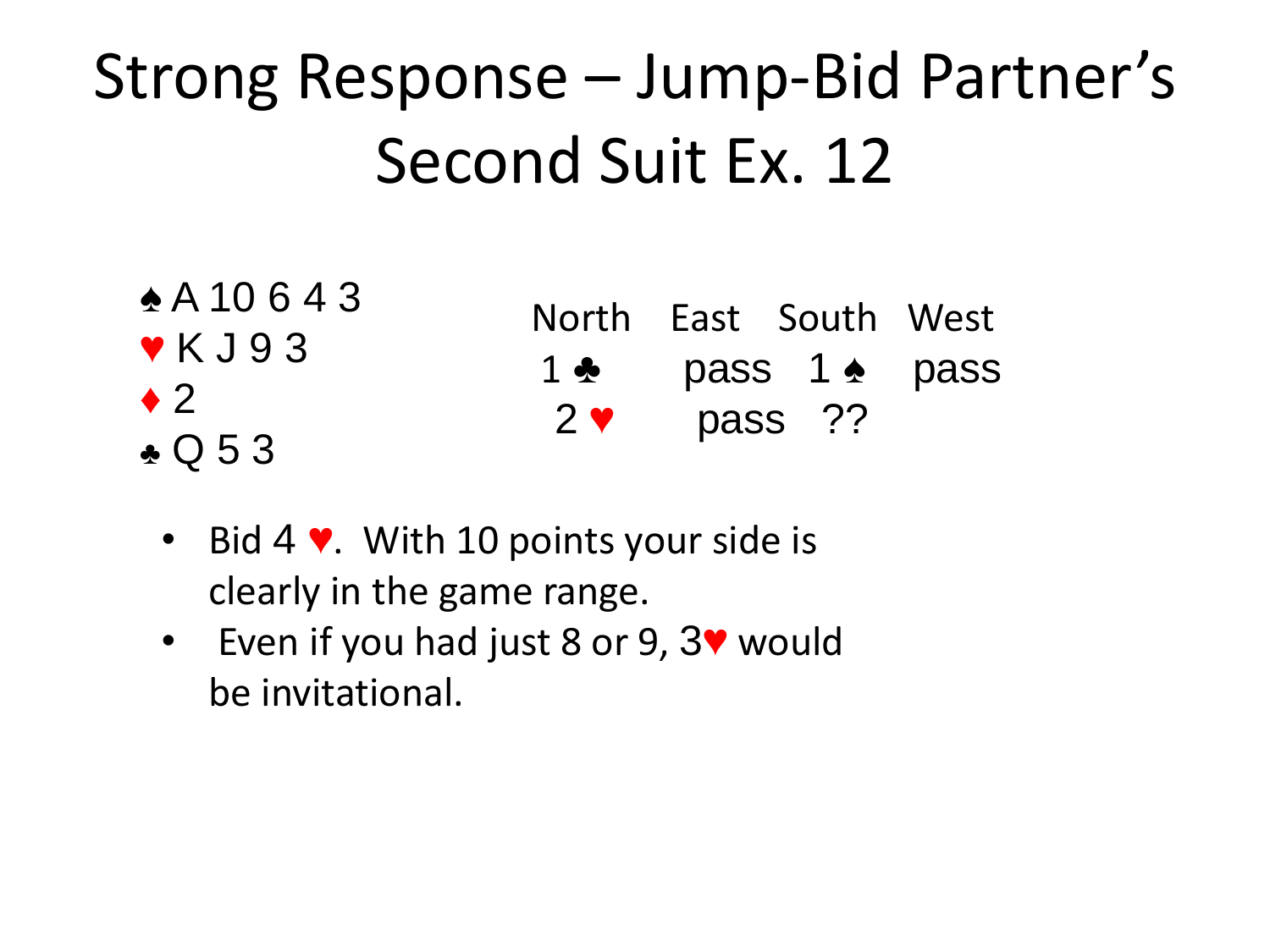### Strong Response – Jump-Bid Partner's First Suit Ex. 13

| $*$ K 10643                                       |                                         | North East South West               |  |
|---------------------------------------------------|-----------------------------------------|-------------------------------------|--|
| $\bullet$<br>$\triangle$ A 4 2<br>$\bullet$ KQ852 | $1 \bullet$<br>$2$ $\blacktriangledown$ | pass 1 <del>∡</del> pass<br>pass ?? |  |

- Bid 4 ♣ You must be careful that you don't pass a makeable 3nt.
- With this distribution, a club game looks best.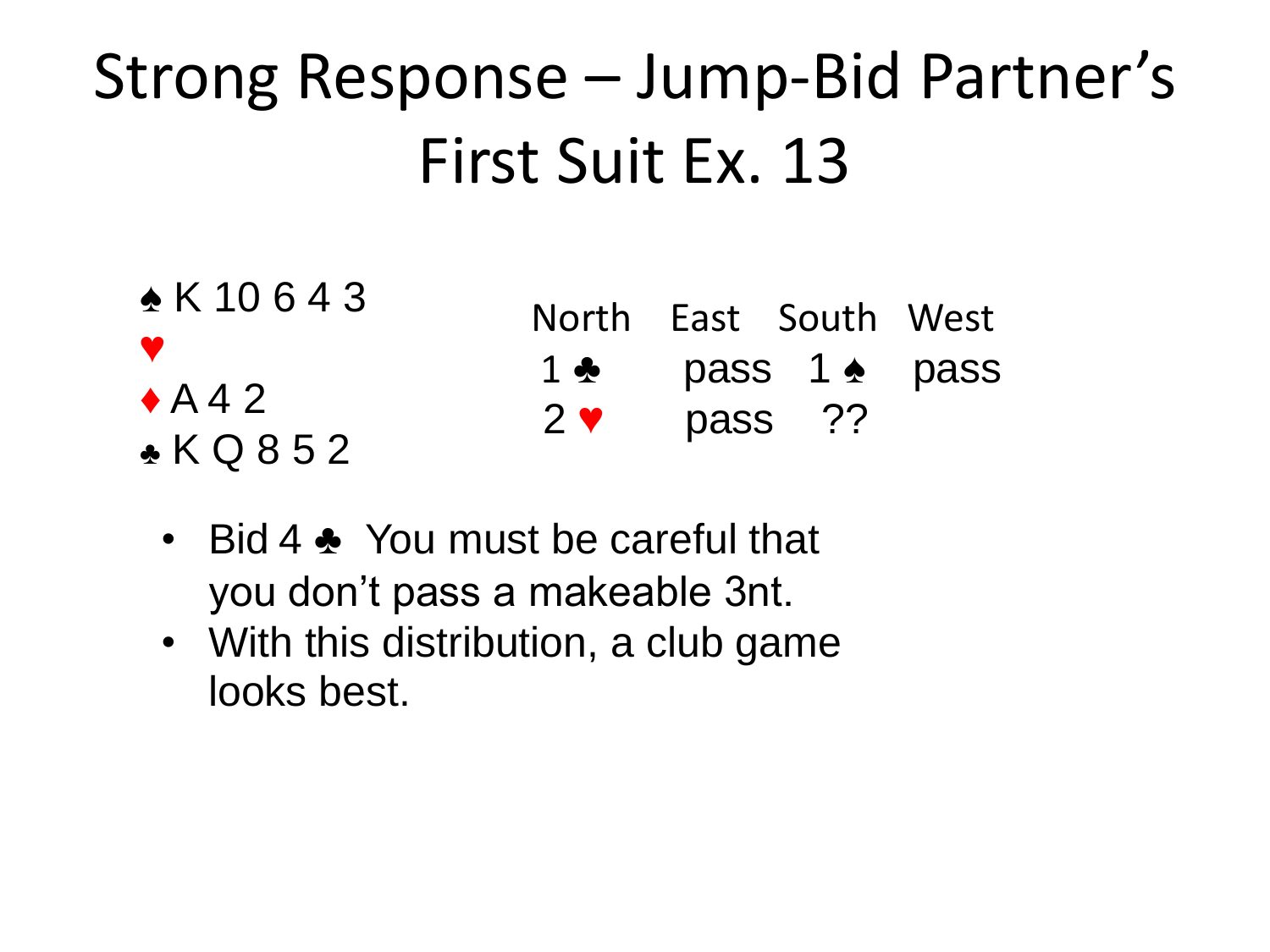# Strong Response – Raise Partner's First-Bid Suit Ex. 14

| $\triangle$ K 108                        | North East South West    |         |               |  |
|------------------------------------------|--------------------------|---------|---------------|--|
| $\blacktriangledown$ K 105<br>$\div$ 432 | $1$ $\blacktriangledown$ |         | pass 1nt pass |  |
| $\bullet$ K J 8 5                        | $2 \cdot$                | pass ?? |               |  |

- Bid 3 ♥ When Partner's first-bid suit is a major and you raise that suit after a reverse, it is game forcing.
- Opener has 5 cards, so you can raise with 3-card support.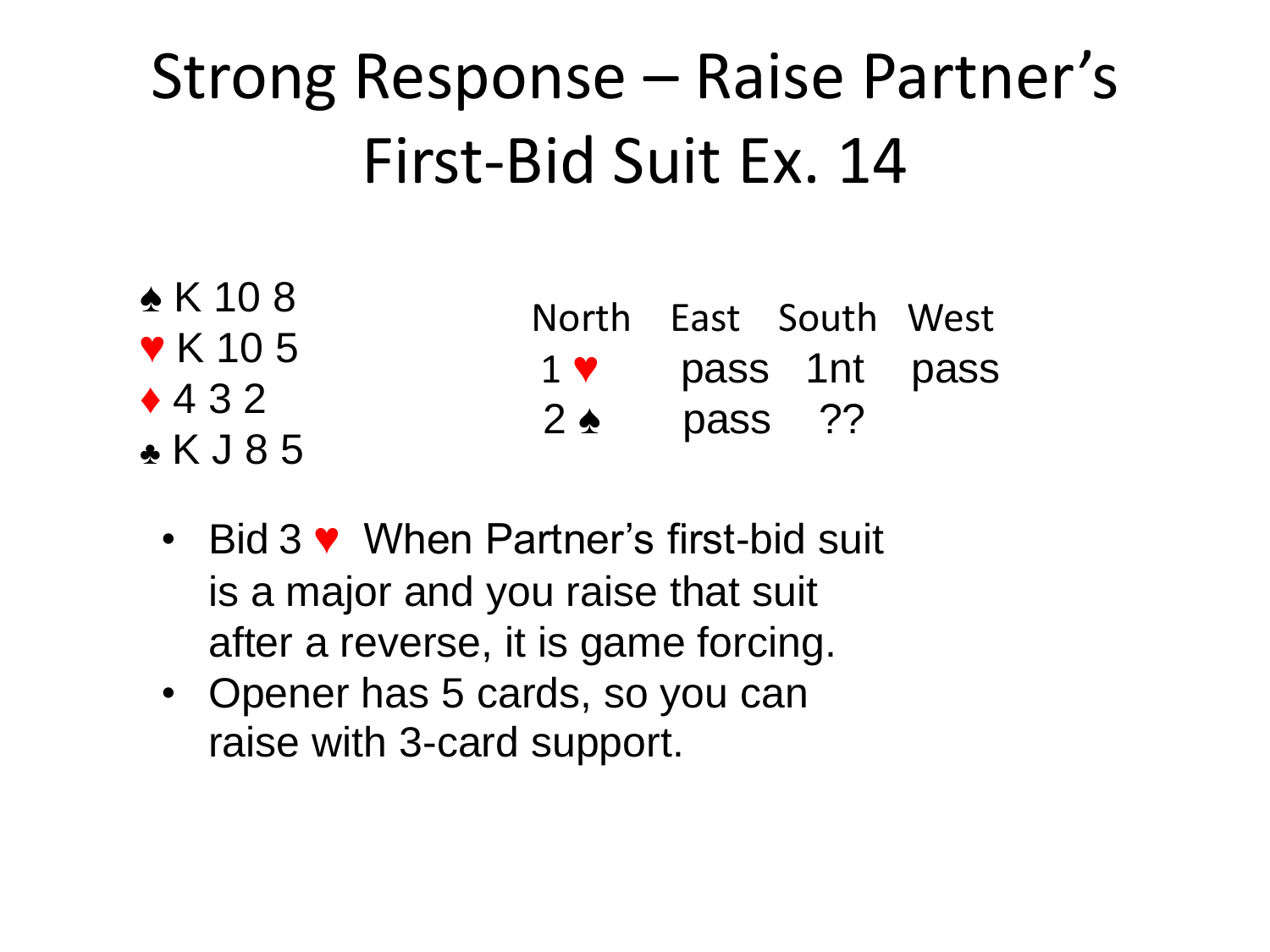# Strong Response – Bid the Unbid Suit Ex. 15

- ♠ J 10 9 4 ♥ Q 10 5  $\triangle$  Q 3 ♣ A J 10 4 North East South West  $1 \leftarrow$  pass 1  $\leftarrow$  pass  $2 \vee$  pass ??
	- Bid 3  $\bullet$  Bidding the 4<sup>th</sup> suit shows a stopper and is game forcing.